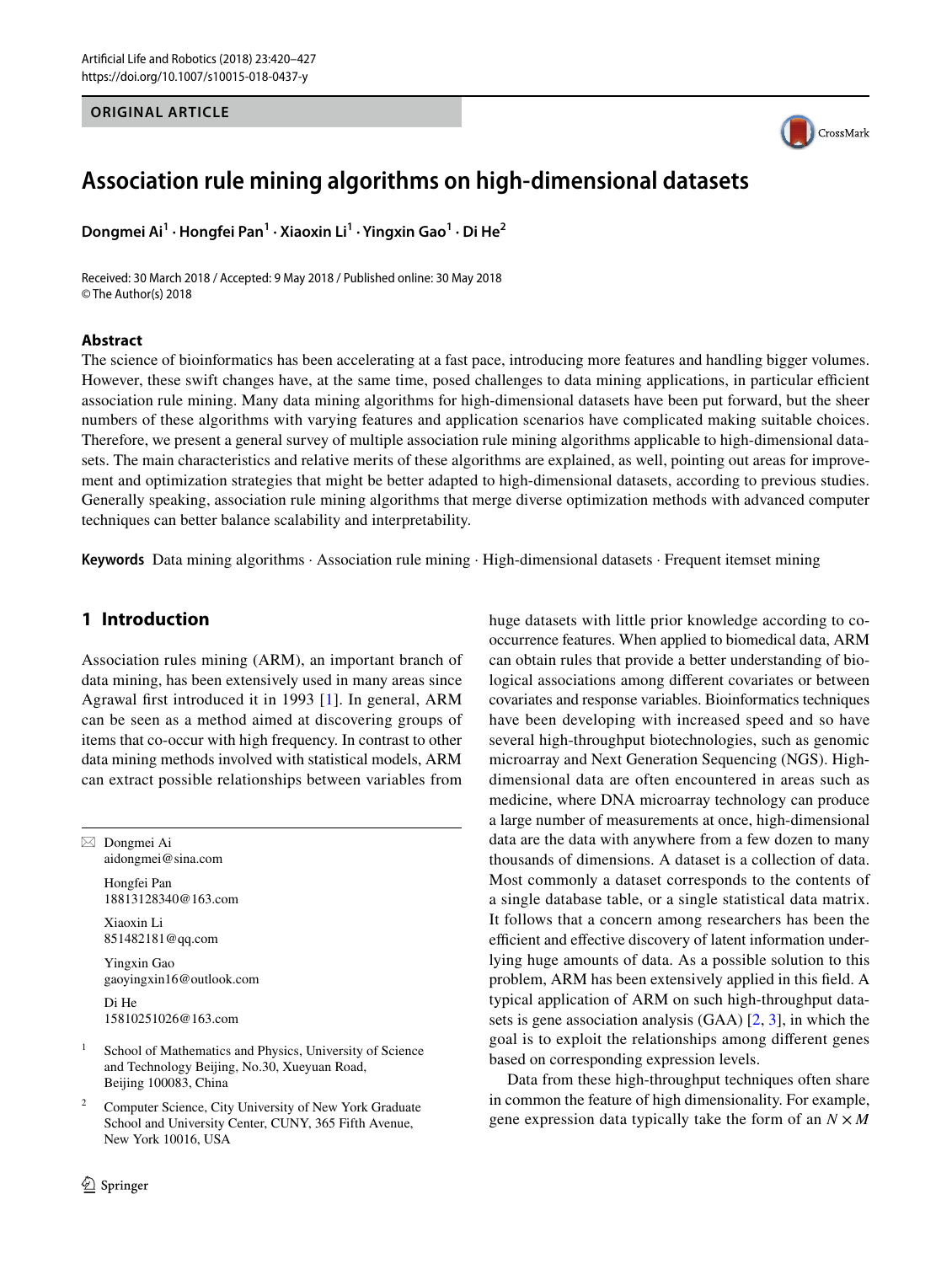matrix, where each row of the matrix represents a sample, and each column corresponds to the expression level of a certain gene. The number of genes in a given study can be in the thousands, while the number of specimens is generally dozens or hundreds.

Such high dimensionality is also true for other kinds of biomedical datasets, e.g., Operational Taxonomic Unit (OTU) abundance datasets that have different levels of extra environmental factors in metagenomics analysis [\[4](#page-5-3)], as well as multiple datasets, including mRNA/miRNA expression data and Copy Number Variations (CNV) data from The Cancer Genome Atlas (TCGA) project [[5\]](#page-5-4).

Based on the high dimensionality of such datasets, the use of traditional methods of association rules mining directly applied to these datasets could result in unsatisfactory performance [[6\]](#page-5-5). To improve performance brought by highdimensional datasets, multiple specialized algorithms have been proposed in the last decade.

# **2 Mining algorithms on high‑dimensional datasets**

#### **2.1 Basic association rule mining algorithms**

Apriori, the first ARM algorithm, was proposed by Agrawal [\[7](#page-5-6)], and it successfully reduced the search space size with a downward closure Apriori property that says a *k*-itemset is frequent only if all of its subsets are frequent. The Apriori algorithm is characterized by a feature called candidate generation whereby  $(k + 1)$ -candidate-itemsets are generated iteratively by combining any two frequent *k*-itemsets which share a common prefix of length (*k*-1). Further computation of the supports of each candidate itemset is then performed to determine if the candidate is frequent or not. Finally, the algorithm terminates if no more frequent itemsets can be generated.

Based on the standard Apriori algorithm, several improved variations were proposed. The performanceenhancing strategies include the hashing technique [\[8](#page-5-7)], partitioning technique [\[9\]](#page-5-8), sampling approach [\[10\]](#page-5-9), dynamic counting [[11](#page-5-10)], and incremental mining [[12\]](#page-5-11). As previous studies demonstrated, these Apriori-based approaches achieved good performance when the dataset was sparse and the patterns discovered were of short length. However, such methods suffer nontrivial costs caused by generating huge numbers of candidate itemsets and extra scans over the datasets for support computation.

We then saw the emergence of new algorithms like FP (frequent pattern)-growth without candidate itemsets [[13](#page-6-0)]. First, an FP-tree, which retains information associating the itemsets, is constructed according to the frequency of 1-itemset. Next, patterns of different lengths are generated by concatenating suffix patterns, starting from frequent 1-pattern to least frequent itemsets, with frequent patterns from a conditional FP-tree, which is a subtree consisting of the set of prefix-paths in the FP-tree co-occurring with the suffix, recursively. In other words, this method only involves frequent patter  $(k + 1)$ -itemset *n* growth instead of Apriorilike generation-and-test. In this sense, then, it applies a partitioning-based divide-and-conquer strategy, and efficiency studies demonstrated that this method has substantially reduced search time. Subsequently, multiple algorithms were proposed as extensions to the FP-growth approach, such as generating frequent itemset in a depth-first manner [[14](#page-6-1)], mining with devised hyperstructure [[15\]](#page-6-2), pattern-growth mining by traversing FP-tree-like structure in both directions (top-down and bottom-up)  $[16]$  $[16]$ , and pattern-growth mining with tree structure in an array-based implementation form [\[17](#page-6-4), [18](#page-6-5)]. Recursive searches on the tree could result in enormous costs in certain cases; nevertheless, such methods did lay a solid foundation for the further application of tree structure in association rule mining algorithms.

Apriori and FP-growth both adopted a horizontal format for mining frequent itemsets. In contrast, Zaki proposed an Equivalence CLASS Transformation (Eclat) algorithm employing a vertical data format [\[19\]](#page-6-6). Eclat also utilized Apriori's candidate generation property of  $(k + 1)$ -itemset candidates. In Eclat, however, the support computation of candidate can be done by just intersecting the sample id sets of the corresponding frequent  $(k + 1)$ -itemset. More simply stated, the support of any itemset can be obtained directly from the vertical sampleID without any further computation. Thus, additional scanning of the original dataset can be saved, again reducing the cost of search time.

Generally speaking, finding all frequent itemsets of a specific dataset can be regarded as a process consisting of search space traversal, itemset support computation, and search path pruning. A common strategy of traversing the search space includes breadth-first search (BFS). For example, in Apriori, the frequent  $(k + 1)$ -itemset is not generated until all frequent  $(k + 1)$ -itemsets have been discovered. Another common strategy is depth-first search (DFS). For example, in FP-growth, longer frequent patterns are generated recursively until no more can be done. Common strategies for support computation include counting (e.g., Apriori, FP-growth) and intersection (e.g., Eclat). In sum, the methodologies adopted by the three basic association rule mining algorithms described (Apriori [[7\]](#page-5-6), FP-growth [[13\]](#page-6-0) and Eclat [\[19\]](#page-6-6)) serve as landmarks for the development of association rules mining and constitute the basis for subsequent association algorithms.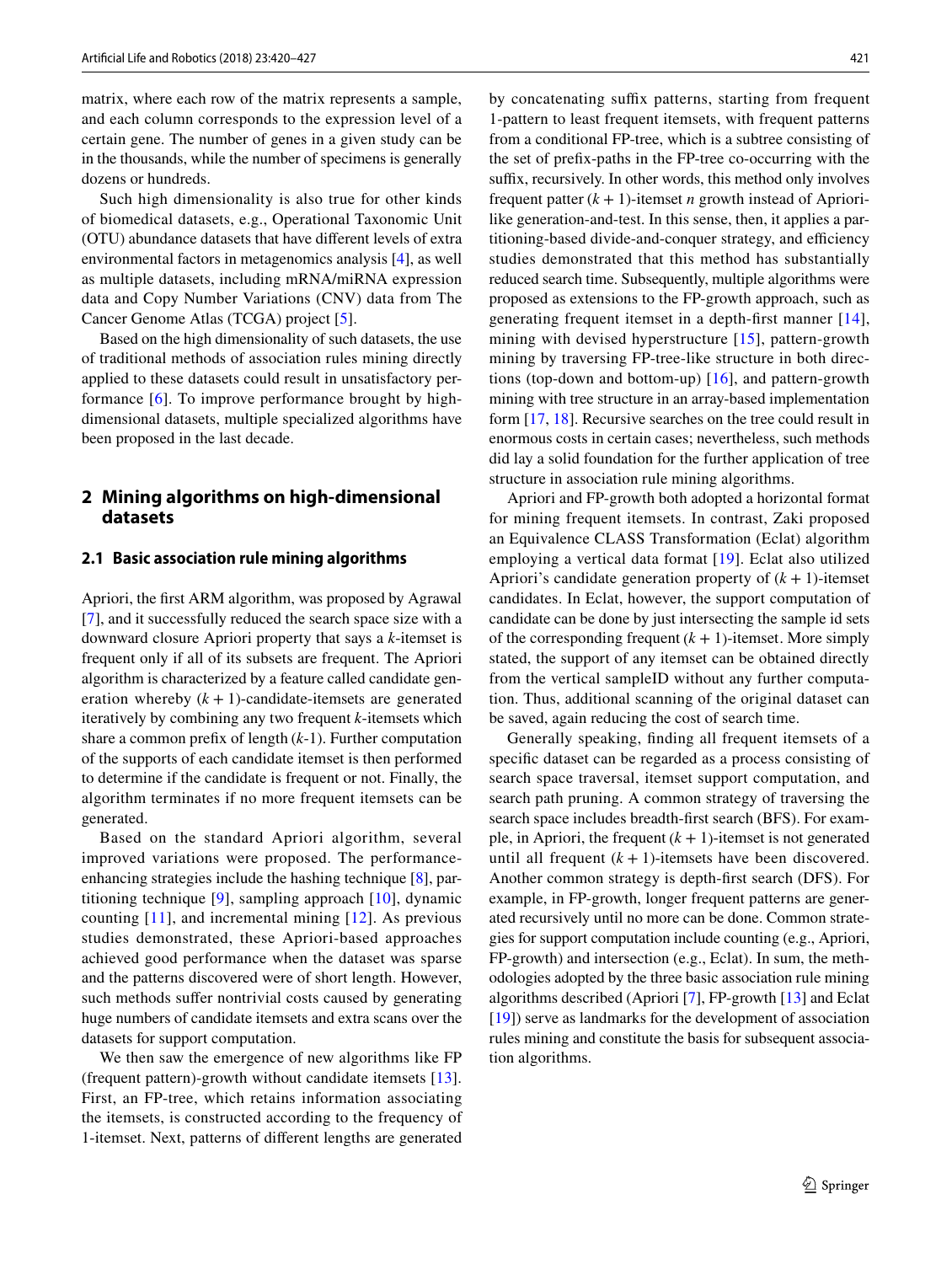# **2.2 Maximal frequent itemset mining and frequent closed itemset mining**

According to the Apriori Property, it is obvious that (*k*-2) subsets (except itself and  $\varphi$ ) of a certain frequent *k*-itemset are also frequent. Such characteristic will result in massive unnecessary redundancy of frequent itemsets. To limit the redundancy, two alternative concepts were advanced, namely maximal frequent itemset mining and frequent closed itemset mining [\[20](#page-6-7)].

Many algorithms were developed to mine these two categories of itemsets. For example, MaxMiner, the very first study on maximal frequent itemset mining, was proposed in 1998 [[21\]](#page-6-8). Based on Apriori, MaxMiner adopted a breadthfirst search (BFS) strategy and reduced the search space by both superset and subset frequency pruning. As another efficient maximal frequent itemset mining method, MAFIA improved support counting efficiency by adopting vertical bitmaps to compress the transaction id list [\[22\]](#page-6-9).

For frequent closed itemset mining, numerous methods have been proposed since 1999, when A-Close, an Aprioribased frequent closed itemset mining approach, was reported [[23](#page-6-10)]. CLOSET explored frequent closed itemset mining based on FP-tree structure [\[24\]](#page-6-11). Another typical frequent closed itemset mining approach is CHARM, which adopted a hybrid search strategy, known as the diffsets technique (compact form of *tID* list information), and a hash-based "non-close item disposal" approach to enhance both computation and memory efficiency [\[25](#page-6-12)]. In addition, AFOPTclose presented a method which can adaptively use three different structures, including array, AFOPT-tree (FP-tree like) and buckets, to represent conditional databases according to their respective densities [[26\]](#page-6-13). To integrate previous effective approaches and some newly developed techniques, CLOSET+ was proposed [\[27](#page-6-14)]. After thorough performance studies on diverse datasets, CLOSET+ was considered as one of the most efficient methods at the time.

Previous studies have shown that algorithms of these two categories are usually more efficient against previous iterations. However, maximal frequent itemset has a critical defect in that the supports of its subitemsets may be different from its own. This would, in turn, result in extra scans over the dataset for support computation and its ultimate unfitness for rule extraction. Frequent closed itemset mining does not encounter such problems, essentially because all subsets of a certain frequent closed itemset must have precisely the same support as that of the frequent closed itemset. Furthermore, frequent closed itemsets can be regarded as a compressed form of the complete frequent itemsets without information loss. Based on these features and properties, we can conclude that frequent closed itemset mining is more likely to play a vital role in the development of association rules mining.

In summary, frequent closed itemsets can provide analytical power equivalent to that of complete frequent itemsets, but with much smaller size. Substantial approaches have verified the higher efficiency and better interpretability obtained by frequent closed itemset mining. However, most of the above-mentioned algorithms adopt the column-enumeration strategy. Therefore, when applying such approaches over high-dimensional datasets, the search space will tend to expand exponentially, according to the feature size, thus making computational cost prohibitive. Therefore, it is easy to see why most of the algorithms discussed thus far cannot be applied to high-dimensional datasets, again underscoring the need to develop algorithms applicable to high-dimensional datasets to keep pace with advancements in sequencing and computer technology.

### **2.3 Algorithms applicable to high‑dimensional datasets**

From previous sections, we can see that the applicability of the above-mentioned algorithms to high-dimensional datasets is limited. In this section, we will discuss approaches better able to meet this challenge.

Among them, approaches incorporating frequent closed itemset mining and row enumeration can serve as a possible solution. This idea was first explored in 2003 [\[28](#page-6-15)]. Based on data in vertical format, CARPENTER constructs a rowenumeration tree and adopts a depth-first search (DFS) strategy to traverse it. Additionally, several pruning strategies are employed during the search process to cut off the branches incapable of generating frequent closed itemsets. Previous study [[28\]](#page-6-15) has shown that CARPENTER gained better performance, compared to its rivals as CHARM and CLOSE+, when applied to high-dimensional microarray datasets [\[27](#page-6-14)].

Adopting similar strategies, other methods were developed. For instance, RERII is like CARPENTER, but instead of searching frequent itemsets from the whole original datasets, RERII explored frequent closed itemsets in the opposite direction, starting from the nodes that represent the complete rowsets [\[29\]](#page-6-16). This strategy has the potential to enhance overall performance by reducing the cost of searching short rowsets and *I*-item rowsets.

To make CARPENTER more adaptable to more complex datasets, COBBLER integrated the strategies of both CAR-PENTER and CLOSE+ [\[30](#page-6-17)]. Accordingly, COBBLER can dynamically switch between row-enumeration and columnenumeration to meet estimated cost conditions. Its efficiency has been verified in experiments over datasets with high dimensionality and a relatively large number of rows.

TD-CLOSE adopts a top-down row-enumeration search strategy that enables the support of a stronger pruning power against the bottom-up style adopted by CARPENTER [\[31](#page-6-18)]. To guarantee closeness during the mining process, an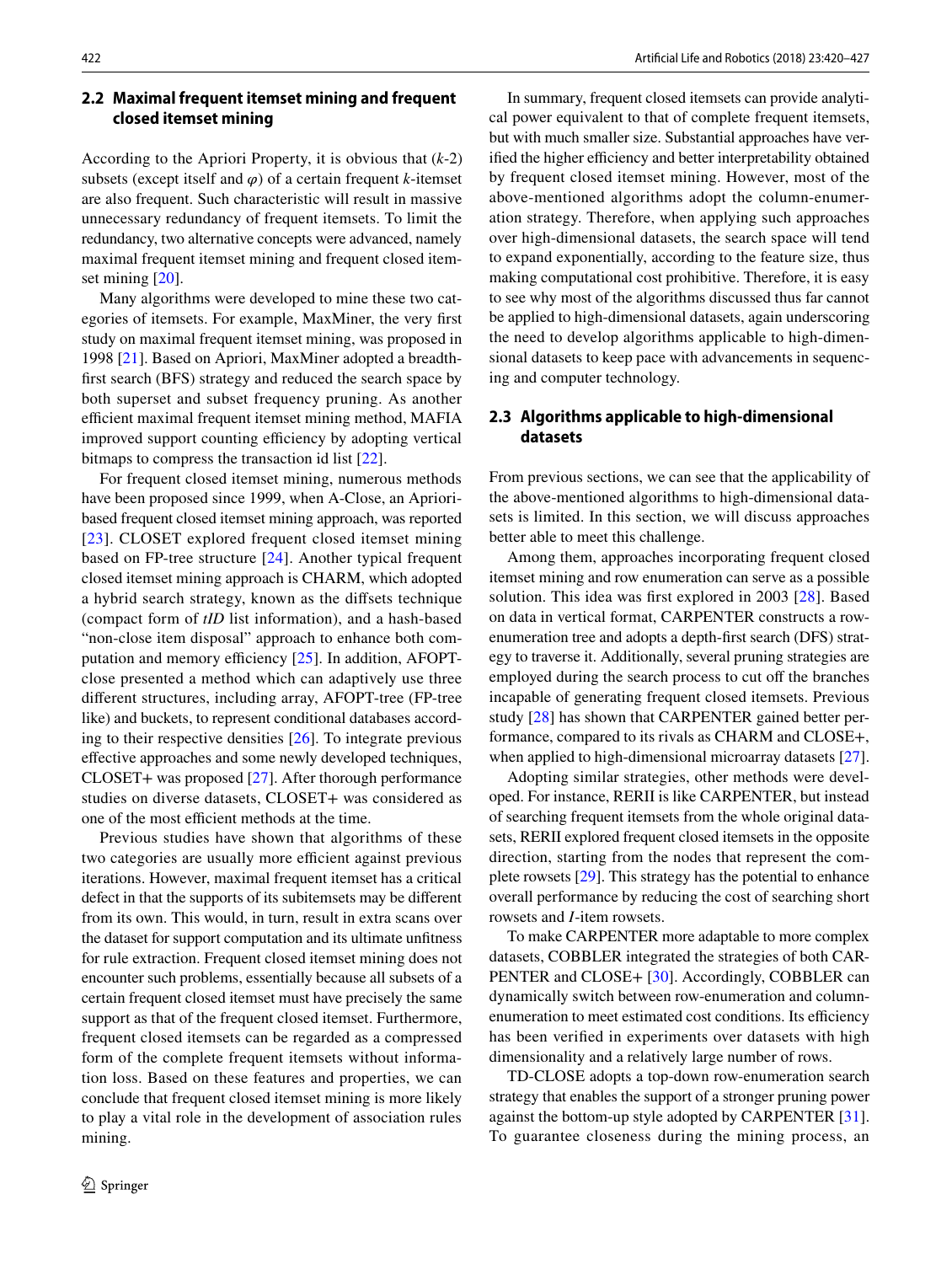additional closeness checking method was included in TD-CLOSE. Moreover, in 2009, an improved version of TD-CLOSE, called TTD-CLOSE, was proposed [[32](#page-6-19)]. With optimized pruning strategy and data structure, TTD-CLOSE obtained better performance than the original TD-CLOSE.

To extend the applications of frequent pattern mining, new classification methods based on ARM over high-dimensional datasets, such as FARMER and TOPKRGS, emerged [\[33,](#page-6-20) [34](#page-6-21)]. With additional class information attached to the original datasets, both algorithms can extract classification rules in the form of  $X \Rightarrow C$ , where *C* is a class label, and *X* is a set of items. Based on previous analysis, it can be concluded that a rule extracted from frequent closed itemset, consisting of *k* items in total, also implies the existence of other  $2^k - 2$  rules. To reduce rule redundancy, these two algorithms only extract "interesting" rule groups instead of all rules. Specifically, FARMER adopted the concept of a rule group that consists of a unique upper bound rule and a set of lower bound rules for clustering the complete results of rules, while TOPKRGS just selects the most significant top-k covering rule groups. In addition, FARMER reinforced interestingness measures with Chi square in addition to support and confidence, while TOPKRGS adopts a prefix tree structure to speed up the frequency computation and utilizes a dynamic minimum confidence generation strategy to better-fit different datasets.

To enhance mining efficiency, HDminer employs effective search space partitioning and pruning strategies. HDminer gradually narrows down the search space by pruning off the false-valued cells based on the space partition tree instead of accumulating the true-valued cells like the FP-tree- or enumeration tree-based methods. Owing to fewer false-valued cells compared to true-valued cells, HDminer works much more efficiently than the FP-tree- or enumeration tree-based methods [[35\]](#page-6-22). HDMiner shows superiority, especially on synthetic data and dense microarray data.

To summarize, previous studies have verified the relatively high efficiency of row-enumeration algorithms for mining frequent closed itemset over high-dimensional datasets. However, with the advancement of biomedical data acquisition techniques, the volume of data has grown larger and larger, and the row size of a certain dataset may, therefore, become as large as the column size. In this case, methods such as COBBLER or TD-CLOSE, as described above, may still have trouble handling such large datasets. Consequently, instead of sequential algorithms, increased attention has focused on parallel and distributed algorithms. Actually, parallel association rule mining algorithms were proposed quite early in the 1990s [[36,](#page-6-23) [37](#page-6-24)]. However, since the effectiveness of these algorithms was challenged by complicated strategies of workload balance, fault tolerance and data distribution, as well as interconnection costs and limited computer hardware capacity at that time, extensive application of such algorithms was suppressed. On the other hand, based on the exuberance over cloud computing and distributed computing techniques, parallelized association rule mining algorithms were revived with the opportunity to show their power. Specifically, as the most recognized largescale data analysis technique, Hadoop has been broadly utilized in modern biomedical studies [\[38](#page-6-25), [39](#page-6-26)]. Characterized by mapper and reducer functions [[40](#page-6-27)], the Hadoop MapReduce framework is especially good at processing gigabytes, or even terabytes, of data. Moreover, by hiding details of underlying controls, Hadoop can enable users to just concentrate on algorithm design. All of these features make Hadoop a novel promising candidate to propel the development of ARM in the "big data" era.

Typical examples of adapting Apriori on Hadoop MapReduce include SPC (Single Pass Counting), FPC (Fixed Pass Combined-Counting) and DPC (Dynamic Pass Counting) [[41\]](#page-6-28). These algorithms share common procedures of distributing data to different mappers and parallel counting supports, but differ in candidate generation. Typically, SPC generates frequent itemsets of only a single length after one phase of MapReduce, but FPC and DPC generate frequent itemsets with different lengths after phases. In addition, as the names suggest, and are fixed parameters in FPC, while in DPC, they are dynamically determined by the number of generated candidate itemsets at each MapReduce phase. Other Hadoop-based Apriori algorithms, which work in a similar manner, but different forms of implementation, were also proposed [[42,](#page-6-29) [43\]](#page-6-30).

To solve the problem that the traditional association rules mining algorithm has been unable to meet the mining needs of large amount of data in the aspect of efficiency and scalability, take FP-Growth as an example, the algorithm of the parallelization was realized in based on Hadoop framework and Map Reduce model. It can be better to meet the requirements of big data mining and efficiently mine frequent item sets and association rules from large dataset [\[44](#page-6-31)]. MRFP-Growth (MapReduce Frequent Pattern Growth) is also implementing to solve the problem of discovering frequent patterns with massive datasets. The efficiency and performance of this method have been increased compared with other mining algorithms [[45\]](#page-6-32). Also, implementations of Eclat on MapReduce were proposed, such as Dist-Eclat, focusing on speed acceleration, and its optimized version BigFIM which adopts hybrid approaches incorporating both Apriori and Eclat, thus making BigFIM better suited to very large datasets [\[46](#page-6-33)]. Experiments on real datasets have proven their scalability. An MapReduce algorithm for mining closed frequent itemsets was implemented, as well [\[47](#page-6-34)].

Another noteworthy approach is PARMA [\[48](#page-6-35)]. It applies parallel mining algorithms to randomly selected subsets of the original large dataset. Owing to its random sample property, its mined results can be considered as the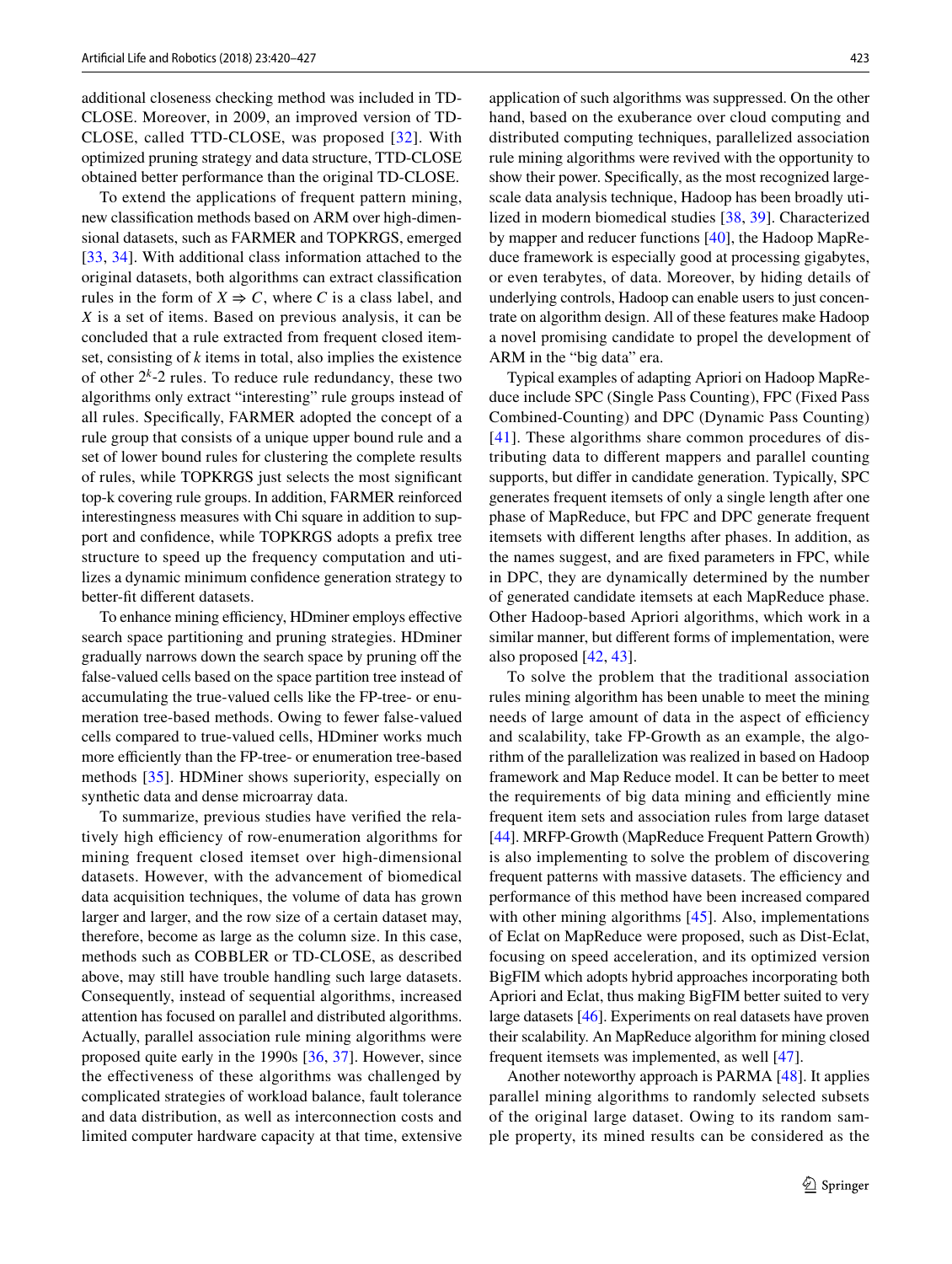approximation of the exact results according to the whole dataset. The approximation quality was verified by both both statistical analysis and real-time application.

Based on CARPENTER, a new algorithm called PaMPa-HD was developed. This algorithm adopts the depth-first search process, as well, but the process is broken up into independent subprocesses to which a centralized version of CARPENTER is applied so that it can autonomously evaluate subtrees of the search space. Then the final closed itemsets of each subprocess can be extracted in order to compute the whole closed itemset result [\[49](#page-6-36)]. Since the subprocesses are independent, they can be executed in parallel by means of a distributed computing platform such as Hadoop.

To achieve compressed storage and avoid building conditional pattern bases, FiDoop was brought forward. FiDoop utilizes a frequent itemset ultrametric tree. In FiDoop, the mappers independently decompose itemsets, the reducers perform combination operations by constructing small ultrametric trees, and the actual mining of these trees is performed separately, which can speed up the mining performance for high-dimensional datasets analysis [\[50](#page-6-37)]. Extensive experiments using real-world celestial spectral data indicate that FiDoop is scalable and efficient.

In addition to the huge computation cost, it is typical for the size of derived patterns from high-dimensional datasets to be enormous. Such growth of derived patterns makes their effective use difficult. Therefore, a new methodology aimed at mining approximate or representative patterns, instead of full-scale patterns, appeared as a solution. The most typical approach, known as Pattern-Fusion, is based on a novel concept called core pattern. Pattern-Fusion is able to discover approximate colossal patterns, i.e., the colossal pattern mining algorithm based on pattern fusion improve seed pattern selection method, which is select pattern that the distant big, rather than random seed pattern [[51](#page-6-38)].

Recently, the Graphics Processor Units (GPU) has emerged as one of the most used parallel hardware to solve large scientific complex problems. An approach benefits from the massively parallel power of GPU by using a large number of threads to evaluate association rule mining was proposed [[52\]](#page-6-39). Then a new algorithm called MWBSO-MEGPU was proposed. This method combine both GPU and cluster computing to improve a Bees Swarm Optimization (BSO) metaheuristic. Several tests have been carried out to evaluate this approach. The results reveal that MWBSO-MEGPU outperforms the HPC-based ARM approaches in terms of speed up when exploring Webdocs instance [[53](#page-6-40)].

## **3 Discussion**

All algorithms reviewed as applicable approaches for highdimensional datasets are summarized below in Table [1.](#page-4-0)

The performance evaluation of association rule mining algorithms raises two major concerns. The first is scalability, which refers to the ability of an algorithm to handle a

<span id="page-4-0"></span>**Table 1** Overall compilation of association rule mining algorithms on high-dimensional datasets

| Methods                | Category                       | Feature                         | Reference         |
|------------------------|--------------------------------|---------------------------------|-------------------|
| <b>CARPENTER</b>       | Row-enumeration closed pattern | Bottom-up                       | $[28]$            |
| <b>RERII</b>           |                                | Top-down                        | $[29]$            |
| <b>COBBLER</b>         |                                | Hybrid of CARPENTER&CLOSE+      | $\left[30\right]$ |
| <b>TD-CLOSE</b>        |                                | Top-down                        | $\left[31\right]$ |
| <b>TTD-CLOSE</b>       |                                | Top-down                        | $[32]$            |
| <b>FARMER</b>          | Classification rules           | Rule group                      | $[33]$            |
| <b>TOPARGS</b>         | Row-enumeration closed pattern | TopK-rules                      | $[34]$            |
| <b>HDMiner</b>         | Space partition tree           | Search space partition          | $[35]$            |
| SPC/FPC/DPC            | Hadoop-based                   | Apriori                         | $[41]$            |
| <b>PFP</b>             |                                | FP-growth                       | $[44]$            |
| MRFP                   |                                | FP-growth                       | $[45]$            |
| Dist-Eclat             |                                | Eclat                           | $[46]$            |
| <b>BigFIM</b>          |                                | Hybrid of Apriori and Eclat     | $[46]$            |
| An Improved Algorithms |                                | Closed pattern                  | $[47]$            |
| <b>PARMA</b>           |                                | Approximate pattern             | $[48]$            |
| PaMPa-HD               |                                | Sub-process                     | $[49]$            |
| Fidoop                 |                                | Frequent items ultrametric tree | [50]              |
| Pattern-Fusion         | Colossal pattern mining        | Pattern fusion                  | $\left[51\right]$ |
| Bioarm-Gpu-Ga          | GPU-based                      | Bio-inspired                    | $[52]$            |
| MWBSO-MEGPU            |                                | Bio-inspired                    | $[53]$            |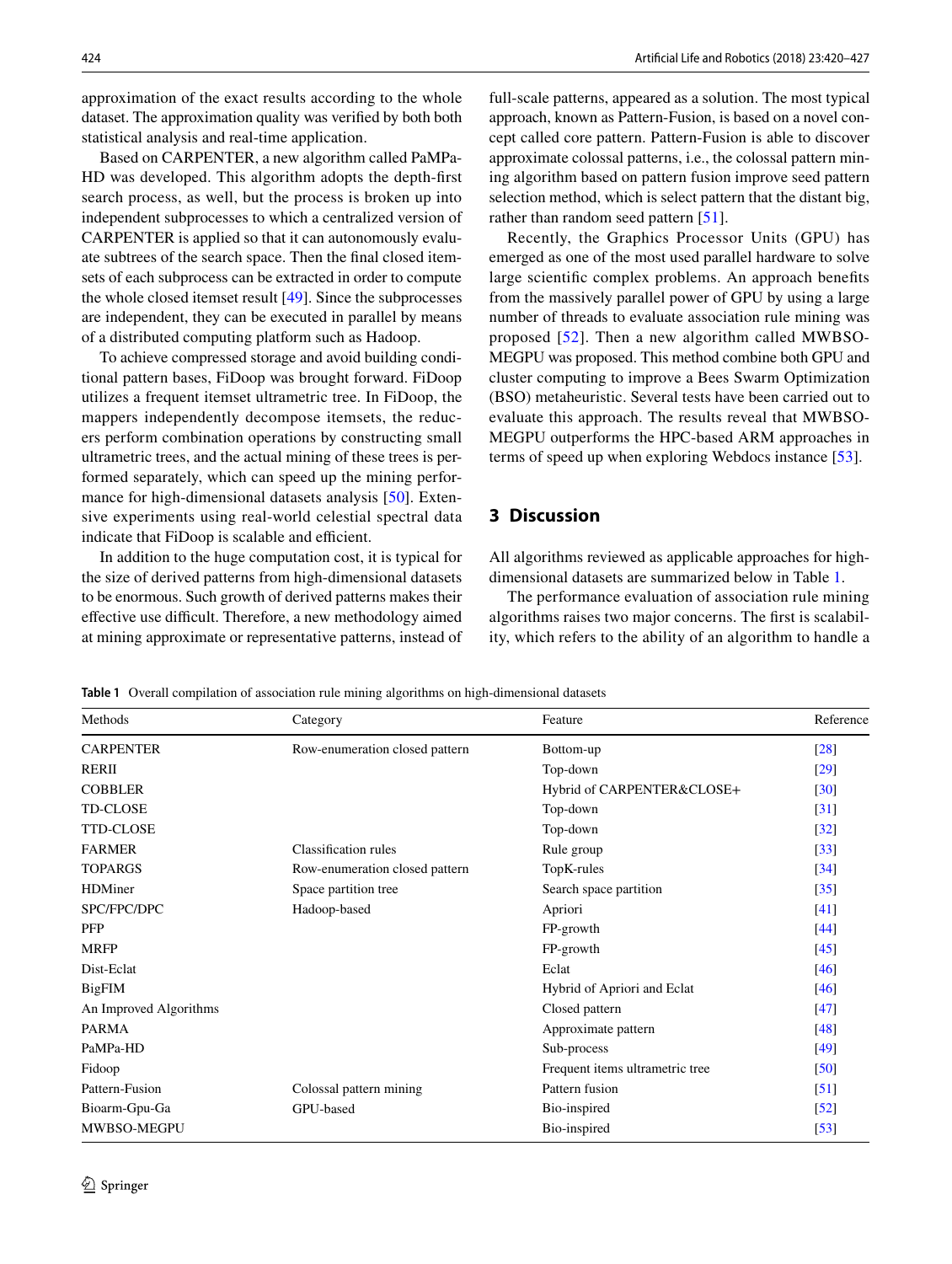large amount of data in a suitably efficient way. The other is interpretability, or the capacity to translate the results to real-world issues, such as biological meaning.

With respect to scalability, our primary focus in this paper, numerous approaches to efficiently process highdimensional datasets have been proposed. with advantage of advanced computer technology and seemingly unlimited cloud computing resources, as well as "big data" processing techniques, parallelized association rules mining might be the most promising candidate to lead further development of association in the new "big data" era. More efforts should primarily concentrate on a more appropriate data distribution model, more efficient mining methods that take better advantage of the key-value feature and a more reliable load balance scheme. Furthermore, the idea adopted by Pattern-Fusion whereby approximate or representative patterns are extracted instead of full-scale patterns is a promising methodology to address the highdimensionality problem. By employing such methodology, the mining process realizes a cost savings by identifying shorter patterns. It also yields a much smaller size of result sets, consisting of longer patterns preferred in practical use. For example, in gene expression analysis, longer patterns are usually more favorable. Still, approximation quality needs to be guaranteed to avoid major latent information loss, which may involve more statistical analysis and theoretical proof.

Interpretability is another critical issue in biomedical research. Typically, incorporating previously known biological knowledge with association rule mining algorithms is seen as providing better biologically meaningful results [\[6\]](#page-5-5); however, in this review, we have suggested that taking too much knowledge into account might lower the ability of ARM to obtain undiscovered rules because the algorithm would tend to fit the biological knowledge more. Additionally, such approach may increase the cost and, in turn, reduce scalability. Instead, toolkits that include fuzzy set theory, genetic algorithms, ant colony algorithms, and particle swarm optimization and other heuristic algorithms can be utilized to optimize association rule mining algorithms for better interpretability. Such optimization methods have been mainly used over quantitative data without a typical pre-discretization procedure. For example, fuzzy set theory can be used to generate fuzzy association rules with more practical meanings, genetic algorithms to dynamically specify appropriate support threshold and ant colony algorithms to reduce the scale of the result rules [[54](#page-6-41), [55](#page-7-0)]. As also suggested in this review, association rule mining algorithms that merge diverse optimization methods might, when combined with improved computer techniques, provide researchers with tools of more practical value.

# **4 Conclusion**

Generally speaking, ARM has been widely utilized in bioinformatics studies. ARM can be used to identify the most relevant covariates in a certain biological process and thus construct the underlying intrinsic latent network. When applied over high-dimensional datasets, many older methods cannot manage the issue of high dimensionality. Many of the most recent methods have been proposed to address this problem, each with its merits and faults, but no perfect solution has been achieved. For better usage in this area, new algorithms that can better balance scalability and interpretability are still in demand.

**Acknowledgements** This research is partially supported by National Natural Science Foundation of China (61370131).We thank David Martin for editorial assistance in English language.

**Open Access** This article is distributed under the terms of the Creative Commons Attribution 4.0 International License ([http://creativeco](http://creativecommons.org/licenses/by/4.0/) [mmons.org/licenses/by/4.0/](http://creativecommons.org/licenses/by/4.0/)), which permits unrestricted use, distribution, and reproduction in any medium, provided you give appropriate credit to the original author(s) and the source, provide a link to the Creative Commons license, and indicate if changes were made.

#### **References**

- <span id="page-5-0"></span>1. Agrawal R, Imieliński T, Swami A (1993) Mining association rules between sets of items in large databases. Acm Sigmod Rec 22(2):207–216
- <span id="page-5-1"></span>2. Creighton C, Hanash S (2003) Mining gene expression databases for association rules. Bioinformatics 19(1):79–86
- <span id="page-5-2"></span>3. Liu YC, Cheng CP, Tseng VS (2011) Discovering relational-based association rules with multiple minimum supports on microarray datasets. Bioinformatics 27(22):3142–3148
- <span id="page-5-3"></span>4. Kunin V, Copeland A, Lapidus A et al (2008) A bioinformatician's guide to metagenomics. Microbiol Mol Biol Rev 72(4):557–578
- <span id="page-5-4"></span>5. Network CGA (2012) Comprehensive molecular characterization of human colon and rectal cancer. Nature 487(7407):330–337
- <span id="page-5-5"></span>6. Alves R, Rodriguez-Baena DS, Aguilar-Ruiz JS (2010) Gene association analysis: a survey of frequent pattern mining from gene expression data. Brief Bioinform 11(2):210–224
- <span id="page-5-6"></span>7. Agrawal R, Srikant R (1994) Fast algorithms for mining association rules. In: Proceeding 20th international conference on very large data bases, VLDB, pp 487–499
- <span id="page-5-7"></span>8. Park JS, Chen M-S, Yu PS (1995) An effective hash-based algorithm for mining association rules. Acm Sigmod Rec 24(2):175–186
- <span id="page-5-8"></span>9. Savasere A, Omiecinski ER, Navathe SB (1995) An efficient algorithm for mining association rules in large databases. In: International conference on very large data bases, pp 432–444
- <span id="page-5-9"></span>10. Toivonen H (1996) Sampling large databases for association rules. VLDB, pp 134–145
- <span id="page-5-10"></span>11. Brin S, Motwani R, Ullman JD et al (1997) Dynamic itemset counting and implication rules for market basket data. Proc Sigmod 26(2):255–264
- <span id="page-5-11"></span>12. Cheung DW, Wong CYHan J, Ng VT (1996) Maintenance of discovered association rules in large databases: An incremental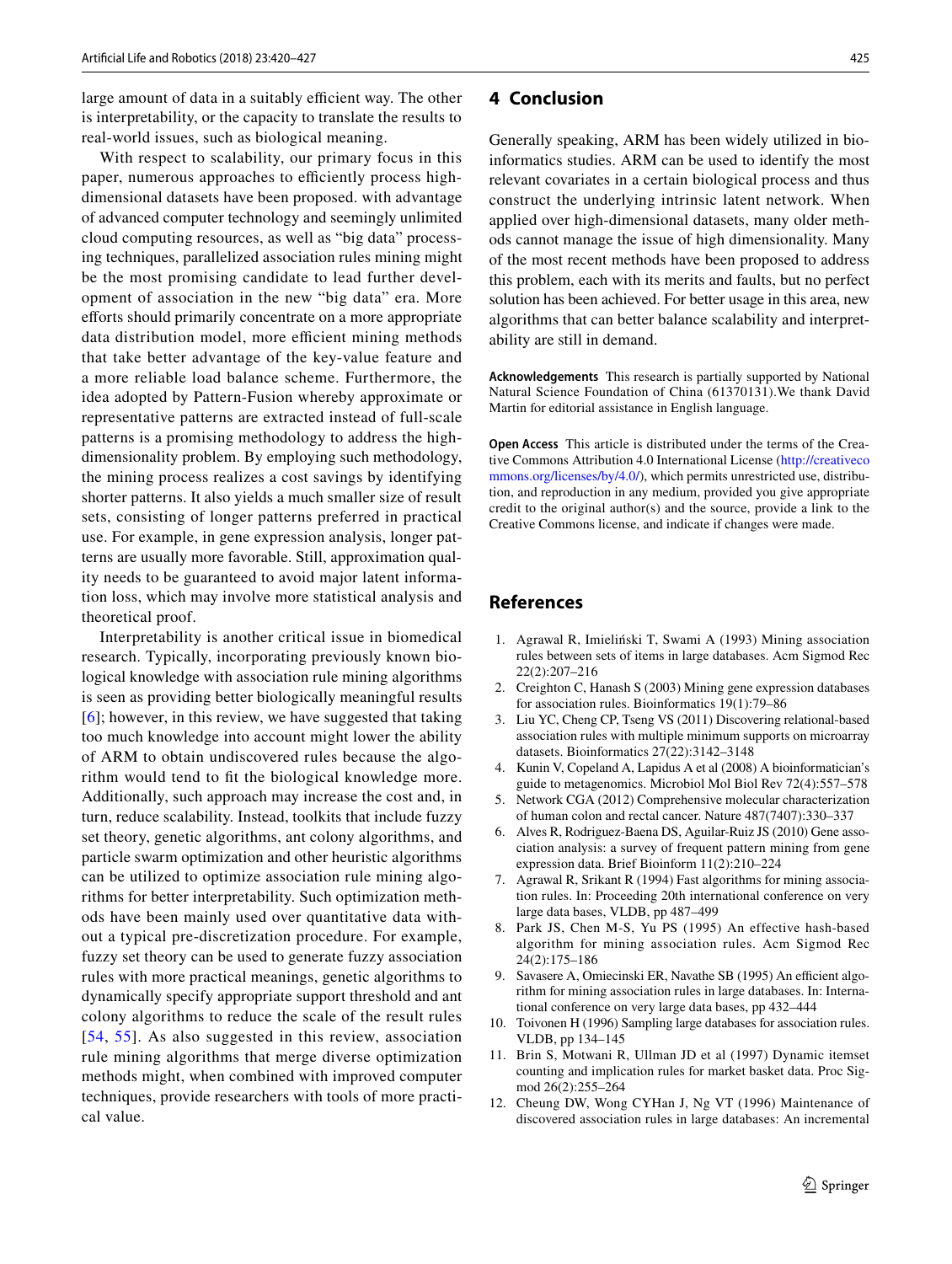updating technique. In: Proceedings of the twelfth international conference on data engineering, pp 106–114

- <span id="page-6-0"></span>13. Han J, Pei J, Yin Y (2000) Mining frequent patterns without candidate generation. In: Proceeding of the 2000 ACM SIGMOD international conference on management of data, pp 1–12
- <span id="page-6-1"></span>14. Agarwal RC, Aggarwal CC, Prasad V (2001) A tree projection algorithm for generation of frequent item sets. J Parallel Distrib Comput 61(3):350–371
- <span id="page-6-2"></span>15. Pei J, Han J, Lu H et al (2007) H-Mine: Fastand space-preserving frequent pattern mining in large databases. IIE Trans 39(6):593–605
- <span id="page-6-3"></span>16. Liu J, Pan Y, Wang K et al.(2002) Mining frequent item sets by opportunistic projection. In: Proceedings of the eighth ACM Sigkdd international conference on knowledge discovery and data mining, pp 229–238
- <span id="page-6-4"></span>17. Grahne G, Zhu J (2003) Efficiently using prefix-trees in mining frequent itemsets. In: Proceeding IEEE ICSM workshop on frequent itemset mining implementations
- <span id="page-6-5"></span>18. Grahne G, Zhu J (2005) Fast algorithms for frequent itemset mining using fp-trees. IEEE Trans Knowl Data Eng 17(10):1347–1362
- <span id="page-6-6"></span>19. Zaki MJ (2000) Scalable algorithms for association mining. IEEE Trans Knowl Data Eng 12(3):372–390
- <span id="page-6-7"></span>20. Han J, Cheng H, Xin D et al (2007) Frequent pattern mining: current status and future directions. Data Min Knowl Disc 15(1):55–86
- <span id="page-6-8"></span>21. Bayardo RJ Jr (1998) Efficiently mining long patterns from databases. ACM Sigmod Int Conf Manag Data 27(2):85–93
- <span id="page-6-9"></span>22. Burdick D, Calimlim M, Gehrke J (2001) MAFIA: a maximal frequent itemset algorithm for transactional databases. In: International conference on data engineering, pp 443–452
- <span id="page-6-10"></span>23. Pasquier N, Bastide Y, Taouil R et al (1999) Discovering frequent closed itemsets for association rules. Lect Notes Comput Sci 1540:398–416
- <span id="page-6-11"></span>24. Pei J, Han J, Mao R (2000) CLOSET: an efficient algorithm for mining frequent closed itemsets. ACM SIGMOD workshop on research issues in data mining and knowledge discovery, pp 21–30
- <span id="page-6-12"></span>25. Zaki MJ, Hsiao C-J (2002) CHARM: an efficient algorithm for closed itemset mining. In: Proceedings of the 2002 SIAM international conference on data mining, pp 457–473
- <span id="page-6-13"></span>26. Liu G, Lu H, Yu JX et al.(2003) AFOPT: an efficient implementation of pattern growth approach. In: Proceeding of the Icdm Workshop
- <span id="page-6-14"></span>27. Wang J, Han J, Pei J (2003) ClOSET+: Searching for the best strategies for mining frequent closed itemsets. In: Proceedings of the ninth ACM SIGKDD international conference on knowledge discovery and data mining, pp 236–245
- <span id="page-6-15"></span>28. Pan F, Cong G, Tung AK et al.(2003) Carpenter: Finding closed patterns in long biological datasets. In: Proceedings of the ninth ACM SIGKDD international conference on knowledge discovery and data mining, pp 637–642
- <span id="page-6-16"></span>29. Cong G, Tan K-L, Tung AK et al.(2004) Mining frequent closed patterns in microarray data. In: 2004 ICDM'04 fourth IEEE international conference on data mining, pp 363–366
- <span id="page-6-17"></span>30. Pan F, Tung AK, Cong G et al.(2004) COBBLER: combining column and row enumeration for closed pattern discovery. In: Proceedings 16th international conference on scientific and statistical database management, pp 21–30
- <span id="page-6-18"></span>31. Liu H, Han J, Xin D et al.(2006) Mining frequent patterns from very high dimensional data: a top-down row enumeration approach. In: Proceedings of the 2006 SIAM international conference on data mining, pp 282–293
- <span id="page-6-19"></span>32. Liu H, Wang X, He J et al (2009) Top-down mining of frequent closed patterns from very high dimensional data. Inf Sci 179(7):899–924
- <span id="page-6-20"></span>33. Cong G, Tung AK, Xu X et al (2004) FARMER: finding interesting rule groups in microarray datasets. In: Proceedings of the 2004 ACM SIGMOD international conference on management of data, pp 143–154
- <span id="page-6-21"></span>34. Cong G, Tan K-L, Tung AK et al (2005) Mining top-k covering rule groups for gene expression data. In: Proceedings of the 2005 ACM SIGMOD international conference on management of data, pp 670-681
- <span id="page-6-22"></span>35. Xu J, Ji S (2014) HDminer: efficient mining of high dimensional frequent closed patterns from dense data. In: 2014 IEEE international conference on data mining workshop, pp 1061–1067
- <span id="page-6-23"></span>36. Agrawal R, Shafer JC (1996) Parallel mining of association rules. IEEE Trans Knowl Data Eng 8(6):962–969
- <span id="page-6-24"></span>37. Zaki MJ (1999) Parallel and distributed association mining: a survey. IEEE Concurr 7(4):14–25
- <span id="page-6-25"></span>38. Ferraro Petrillo U, Roscigno G, Cattaneo G, Giancarlo R (2017) FASTdoop: a versatile and efficient library for the input of FASTA and FASTQ files for MapReduce Hadoop bioinformatics applications. Bioinformatics 33(10):1575–1577
- <span id="page-6-26"></span>39. O'Driscoll A, Daugelaite J, Sleator RD (2013) 'Big data', Hadoop and cloud computing in genomics. J Biomed Inf 46(5):774–781
- <span id="page-6-27"></span>40. Dean J, Ghemawat S (2010) MapReduce: a flexible data processing tool. Commun ACM 53(1):72–77
- <span id="page-6-28"></span>41. Lin M-Y, Lee P-Y, Hsueh S-C (2012) Apriori-based frequent itemset mining algorithms on MapReduce. In: Proceedings of the 6th international conference on ubiquitous information management and communication, p 76
- <span id="page-6-29"></span>42. Li N, Zeng L, He Q et al.(2012) Parallel implementation of apriori algorithm based on mapreduce. In: IEEE 13th ACIS international conference on software engineering, artificial intelligence, networking and parallel and distributed computing, pp 236–241
- <span id="page-6-30"></span>43. Kovacs F, Illés J (2013) Frequent itemset mining on hadoop. In: Computational cybernetics (ICCC), 2013 IEEE 9th international conference on IEEE, pp 241–245
- <span id="page-6-31"></span>44. Fu C, Wang X, Zhang L, Qiao L (2018) Mining algorithm for association rules in big data based on Hadoop. In: AIP conference proceedings. AIP Publishing: 040035
- <span id="page-6-32"></span>45. Al-Hamodi AA, Lu S (2016) MRFP: discovery frequent patterns using MapReduce frequent pattern growth. In: Network and information systems for computers (ICNISC), 2016 international conference on. IEEE: 298–301
- <span id="page-6-33"></span>46. Moens S, Aksehirli E, Goethals B (2013) Frequent itemset mining for big data. In: Big Data, 2013 IEEE international conference on IEEE: pp 111–118
- <span id="page-6-34"></span>47. Gonen Y, Gudes E (2016) An improved mapreduce algorithm for mining closed frequent itemsets. In: Software science, technology and engineering (SWSTE), IEEE international conference on: 2016. IEEE: 77–83
- <span id="page-6-35"></span>48. Riondato M, DeBrabant JA, Fonseca R et al (2012) PARMA: a parallel randomized algorithm for approximate association rules mining in MapReduce. In: Proceedings of the 21st ACM international conference on Information and knowledge management, pp 85–94
- <span id="page-6-36"></span>49. Apiletti D, Baralis E, Cerquitelli T et al (2015) PaMPa-HD: a Parallel MapReduce-based frequent pattern miner for high-dimensional data. In: IEEE international conference on data mining workshop, pp 839–846
- <span id="page-6-37"></span>50. Xun Y, Zhang J, Qin X (2016) Fidoop: Parallel mining of frequent itemsets using mapreduce. IEEE Trans Syst Man Cybern Syst 46(3):313–325
- <span id="page-6-38"></span>51. Wang Z. (2014) The colossal pattern mining algorithm based on pattern fusion., Tianjin Polytechnic University, Tianjin
- <span id="page-6-39"></span>52. Djenouri Y, Bendjoudi A, Djenouri D, Comuzzi M (2017) GPUbased bio-inspired model for solving association rules mining problem. In: Parallel, distributed and network-based processing (PDP), 2017 25th Euromicro International Conference on. IEEE: 262–269
- <span id="page-6-40"></span>53. Djenouri Y, Djenouri D, Habbas Z (2018) Intelligent mapping between GPU and cluster computing for discovering big association rules. Appl Soft Comput 65:387–399
- <span id="page-6-41"></span>54. Mangalampalli A, Pudi V (2013) FAR-HD:A fast and efficient algorithm for mining fuzzy association rules in large high-dimensional